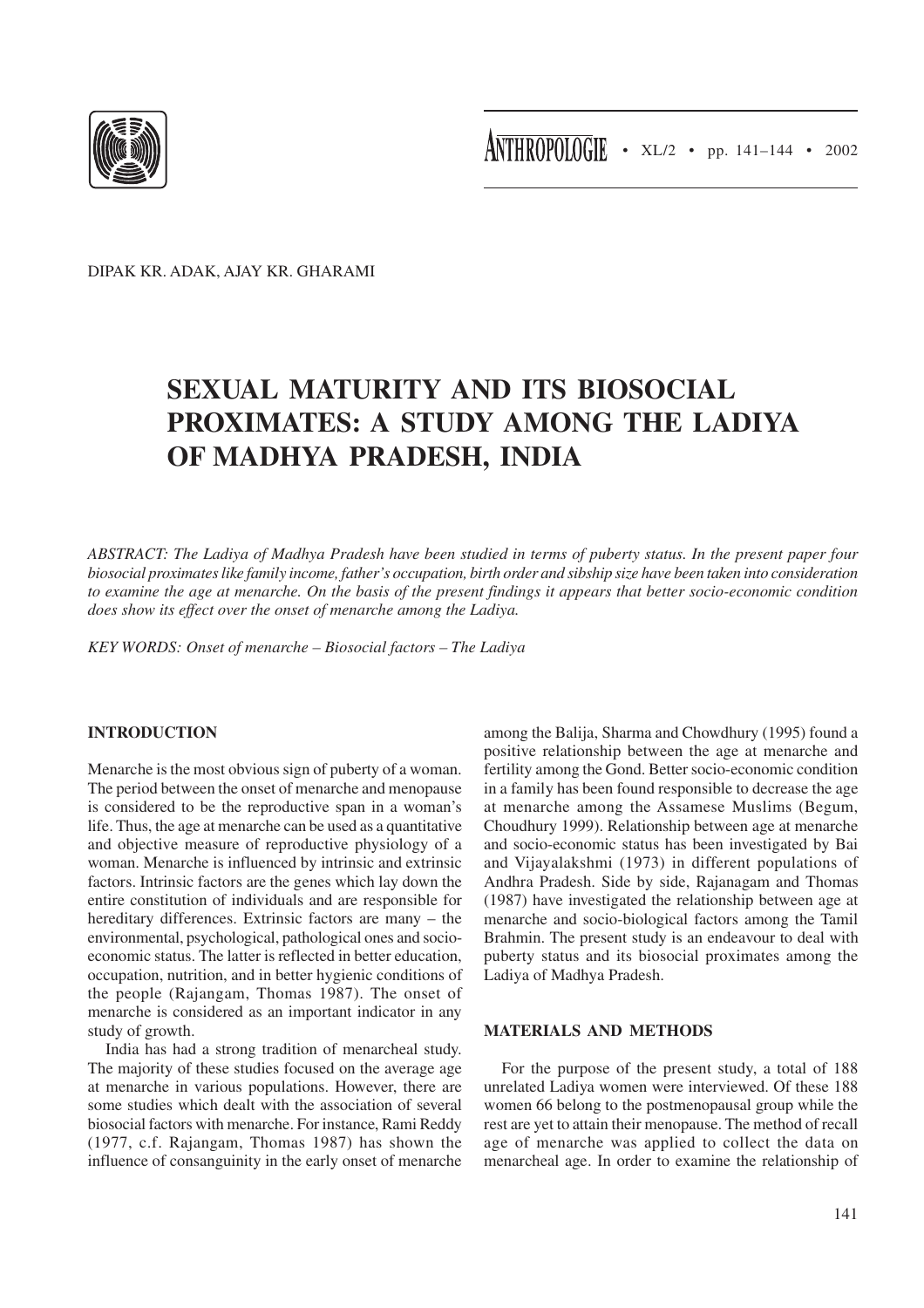menarche with the biosocial proximates altogether four proximates like household income, father's occupation, birth order and sib-ship size were taken into consideration. Data on economic status were categorised on the basis of per capita annual income. In this connection three categories were made, viz. HES (high economic status: per capita annual income more than Rs. 5000), MES (middle economic status: per capita annual income between Rs. 5000 and 1001) and LES (low economic status: per capita annual income Rs. 1000 and less). For detailed information on study area and people we refer to Adak (2001).

## **RESULTS**

The mean menarcheal age of the Ladiya women is found to be  $13.5\pm0.12$ . Majority of the women (39.89%) have experienced their first menstruation at the age of 13 years. A decreasing trend is perceptible above and below this age. This is found to be true in both the pre and post-menopausal group. However, the occurrence of menarche at the age of 13 years is comparatively higher among the postmenopausal women (51.52%) than among the premenopausal women (33.61%). Side by side the mean menarcheal age among the pre-menopausal women (13.70+0.15) is found to be slightly higher than the postmenopausal women  $(13.09 \pm 0.19)$ . Difference between these two means is significant statistically  $(t = 2.52)$ . This indicates an upward trend in the pre-menopausal group (*Table 1*).

**Menarcheal age and household income :** It can be seen from *Table 2* that mean menarcheal age increases as household income decreases, i.e. from HES households  $(13.11\pm0.23)$  to LES households  $(14.09\pm0.25)$  through MES households (13.54±0.17). However, when the t-test is applied it is found that the difference between the HES and LES is statistically significant (t=2.88) but the differences between the HES and MES  $(t=1.50)$ , and MES and LES households (t=1.82) are not significant.

**Menarcheal age and father's occupation:** Mean age at menarche increases from the daughters of job holder fathers  $(12.87\pm0.29)$  to daily labourer fathers  $(14.07\pm0.22)$ through the bidi binder fathers  $(13.06\pm0.15)$  and the fathers engaged in miscellaneous occupations (13.57±0.24). Differences in mean menarcheal age between the daughters of bidi binder and daily labourer  $(t=3.79)$  as well as daily labourer and job holder (t=3.30) are statistically significant. But no significant difference has been noticed in other categories (*Table 3*).

**Menarcheal age and birth order:** Effect of birth order on menarcheal age is apparent from *Table 4*. There is a gradual increase in menarcheal age from the first born  $(12.92+0.10)$  to the third born  $(13.70+0.43)$  through the second born  $(13.26\pm0.18)$ . But in case of the fourth and above born the mean menarcheal age  $(13.61\pm0.34)$  is found to be lower than the third born. The differences between different birth orders are, however, found to be non-significant.

**Menarcheal age and sibship size:** It follows from *Table 5* that mean menarcheal age increases with the increase in family size i.e. from 1 to 3 children  $(12.98\pm0.34)$  to 10 or more children  $(14.22\pm0.39)$  through 4 to 6 children  $(13.07\pm0.13)$  and 7 to 9 children  $(13.54\pm0.21)$ . When the t-tests are applied in mean menarcheal age of the women from different family sizes, it is found that there are significant differences between 1 to 3 children families and 10 or more children families  $(t=2.40)$ , as well as 4 to 6 children families and 10 or more children families (t=2.80). In other categories, no significant difference is found.

#### **DISCUSSION**

Montagu (1948, c.f. Sharma, Chowdhury 1995) opined that the menarche before 12 years of age is abnormal. The frequency of abnormality has been found to be quite low (i.e. 6.38%) among the Ladiya in this context. It could be expected that better economic condition in a family does show its effect over dietary intake as well as nutritional status among the members. Early menarche has been observed in the Ladiya in higher income group, while in lower income group the reverse is evident. Thus, the menarcheal age in the studied population indicates an inverse relation with household income.

Bielicki *et al*. (1986; c.f. Begum, Choudhury 1999) have found that menarcheal age of an occupational group is strongly dependent upon its socio-economic status. It is apparent from the present study that the daughters of job holders and bidi binders have attained their menarche at lower age than that of the daily labourer and fathers engaged in miscellaneous occupations. Job holders and bidi binders being the higher earners, they maintain better standard of living than the other two groups. Consequently, their daughters have attained menarche at an earlier age.

Along with the above two proximates, the effects of birth order on menarche have also been observed. The Ladiya women who were born later, on the whole, attained menarche at a later age than the earlier born. Begum and Choudhury (1999) are of the opinion that parental care decreases from the first born onwards, which has a profound effect on the psychological condition of the children. Psychological stress may be a cause of delayed menarche. Ruble and Crooks (1982, c.f. Begum, Choudhury 1999) also found similar results. Thus, the delayed menarche among the later-born Ladiya women is in congruence with the view of Begum and Choudhury (1999) and Ruble and Crooks (1982).

Apart from these proximates, the effects of family size on menarche have been determined too. Tanner (1962; c.f. Rajangam, Thomas 1987) has stated the influence of family size as a simple environmental one "the more there are mouths to feed and care, the lower the standards of feeding and care". Large family size increases the possibility of lower nutrition, as more mouths are to be fed consumption of nutritious diet might be reduced. Rajangam and Thomas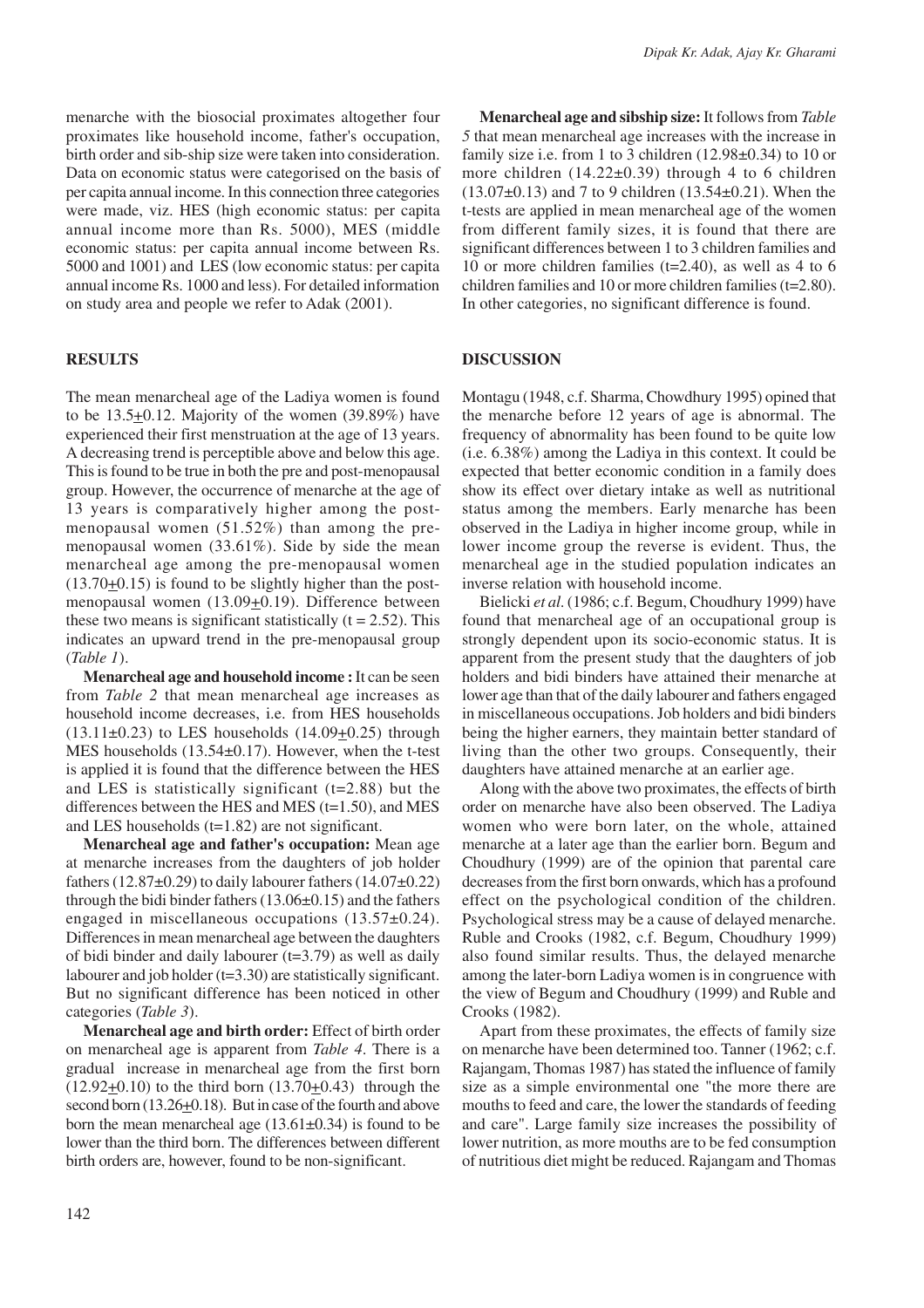| Age at menarche | Pre-menopausal women $(n = 122)$ |               | Post-menopausal women $(n = 66)$ |       | Total ( $n = 188$ ) |       |
|-----------------|----------------------------------|---------------|----------------------------------|-------|---------------------|-------|
| (in years)      | No.                              | $\frac{6}{9}$ | No.                              | $\%$  | No.                 | $\%$  |
| 11              | 6                                | 4.92          | 6                                | 9.09  | 12                  | 6.38  |
| 12              | 19                               | 15.57         | 14                               | 21.21 | 33                  | 17.55 |
| 13              | 41                               | 33.61         | 34                               | 51.52 | 75                  | 39.89 |
| 14              | 21                               | 17.21         | 4                                | 6.06  | 25                  | 13.30 |
| 15              | 16                               | 13.11         | $\mathfrak{D}$                   | 3.03  | 18                  | 9.57  |
| 16              | 9                                | 7.38          |                                  | 4.55  | 12                  | 6.38  |
| 17              | 4                                | 3.28          |                                  | 1.51  | 5.                  | 2.66  |
| 18              |                                  | 3.28          |                                  | 1.51  | 5.                  | 2.66  |
| 19              |                                  | 1.64          |                                  | 1.51  |                     | 1.60  |

TABLE 1. Age specific occurrence of menarche (after Adak *et al.* 2001).

TABLE 2. Menarcheal age in relation to economic status.

| <b>Household categories</b>  | Number of women | Menarcheal age  |                 |
|------------------------------|-----------------|-----------------|-----------------|
|                              |                 | $Mean \pm S.E.$ | $S.D. \pm S.E.$ |
| High economic status (HES)   | 35              | $13.11\pm0.23$  | $1.39\pm0.17$   |
| Medium economic status (MES) | 102             | $13.54\pm0.17$  | $1.77\pm 0.12$  |
| Low economic status (LES)    | 51              | $14.09\pm0.25$  | $1.80 \pm 0.18$ |

t values: HES vs MES = 1.50 (d.f. = 135); HES Vs LES = 2.88\* (d.f. = 84); MES Vs LES = 1.82 (d.f. =151); \* Significant at 5 per cent level

TABLE 3. Menarcheal age according to father's occupation.

| Occupation                    | Number of women | Menarcheal age   |                 |
|-------------------------------|-----------------|------------------|-----------------|
|                               |                 | Mean $\pm$ S.E.  | $S.D. \pm S.E.$ |
| Bidi binder (BB)              | 53              | $13.06 \pm 0.15$ | $1.09 \pm 0.11$ |
| Daily labourer (DL)           | 78              | $14.07\pm0.22$   | $1.98 \pm 0.16$ |
| Job holder (JH)               | 16              | $12.87\pm0.29$   | $1.16 \pm 0.20$ |
| Miscellaneous activities (MA) | 41              | $13.57 \pm 0.24$ | $1.57 \pm 0.17$ |

t values: BB Vs DL = 3.79\* (d.f. =129); BB vs JH = 0.58 (d.f. =67); BB Vs MA = 1.80 (d.f. =92); DL Vs JH = 3.30\* (d.f. = 92); DL Vs  $MA = 0.15$  (d.f. = 117); JH Vs  $MA = 0.18$  (d.f. = 55); \* Significant at 5 per cent level

TABLE 4. Menarcheal age according to birth order.

| <b>Birth order</b> | Number of women | Menarcheal age   |                 |  |
|--------------------|-----------------|------------------|-----------------|--|
|                    |                 | $Mean \pm S.E.$  | $S.D. \pm S.E.$ |  |
|                    | 69              | $12.92\pm 0.10$  | $0.83 \pm 0.07$ |  |
| Н                  | 79              | $13.26 \pm 0.18$ | $1.58 \pm 0.12$ |  |
| Ш                  | 13              | $13.70 \pm 0.43$ | $1.54 \pm 0.30$ |  |
| IV and above       | 27              | $13.61 \pm 0.34$ | $1.77 \pm 0.24$ |  |

t values: I Vs II = 1.65 (d.f. = 146); I vs III = 1.77 (d.f. = 80); I vs IV and above = 1.95 (d.f. = 94); II vs III = 0.94 (d.f. = 90); II vs IV and above =  $0.91$  (d.f. = 104); III vs IV and above =  $0.16$  (d.f. = 38)

TABLE 5. Menarcheal age as per sibship size.

| Sibship size | Number of women | Menarcheal age   |                 |  |
|--------------|-----------------|------------------|-----------------|--|
|              |                 | $Mean \pm S.E.$  | $S.D. \pm S.E.$ |  |
| $1 - 3$      | 48              | $12.98 \pm 0.34$ | $2.35 \pm 0.24$ |  |
| $4 - 6$      | 76              | $13.07\pm0.13$   | $1.18 \pm 0.09$ |  |
| $7 - 9$      | 46              | $13.54 \pm 0.21$ | $1.44 \pm 0.15$ |  |
| 10 and above | 18              | $14.22\pm0.39$   | $1.65 \pm 0.27$ |  |

t values:  $1-3$  vs  $4-6 = 0.25$  (d.f. = 122);  $1-3$  vs  $7-9 = 1.40$  (d.f. =92);  $1-3$  vs 10 and above =  $2.40^*$  (d.f. = 64);  $4-6$  vs  $7-9 = 1.90$  (d.f. = 120); 4–6 vs 10 and above =  $2.80^*$  (d.f. = 92); 7–9 vs 10 and above = 1.53 (d.f. = 62); \* Significant at 5 per cent level